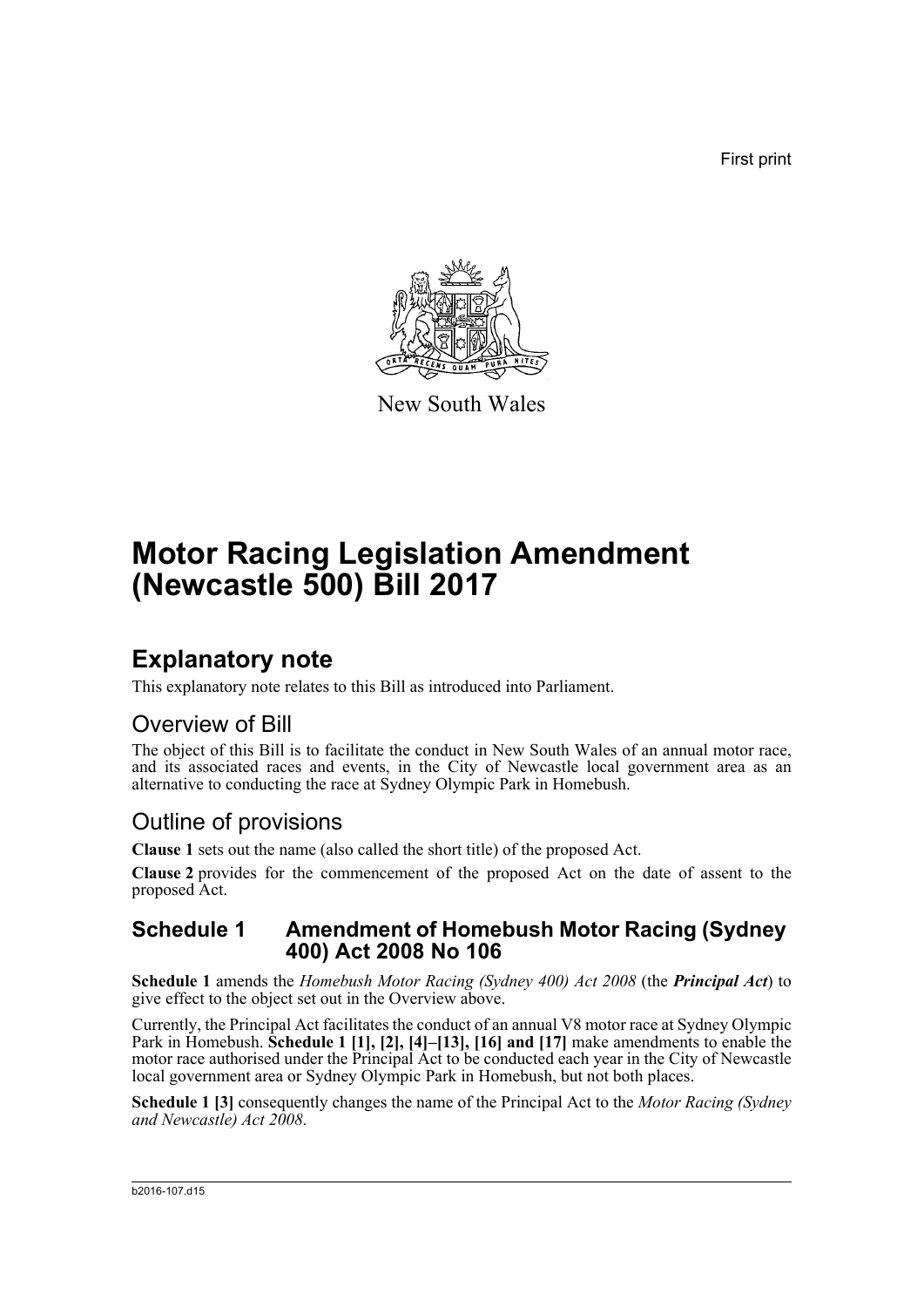**Schedule 1 [4], [6] and [8]** also make amendments to enable the motor race authorised to be conducted under the Principal Act to be any type of motor race (rather than only a V8 motor race).

**Schedule 1 [14]** makes an amendment to clarify how provisions under the Principal Act and the *Roads Act 1993* are to interact. **Schedule 1 [15]** is a consequential amendment.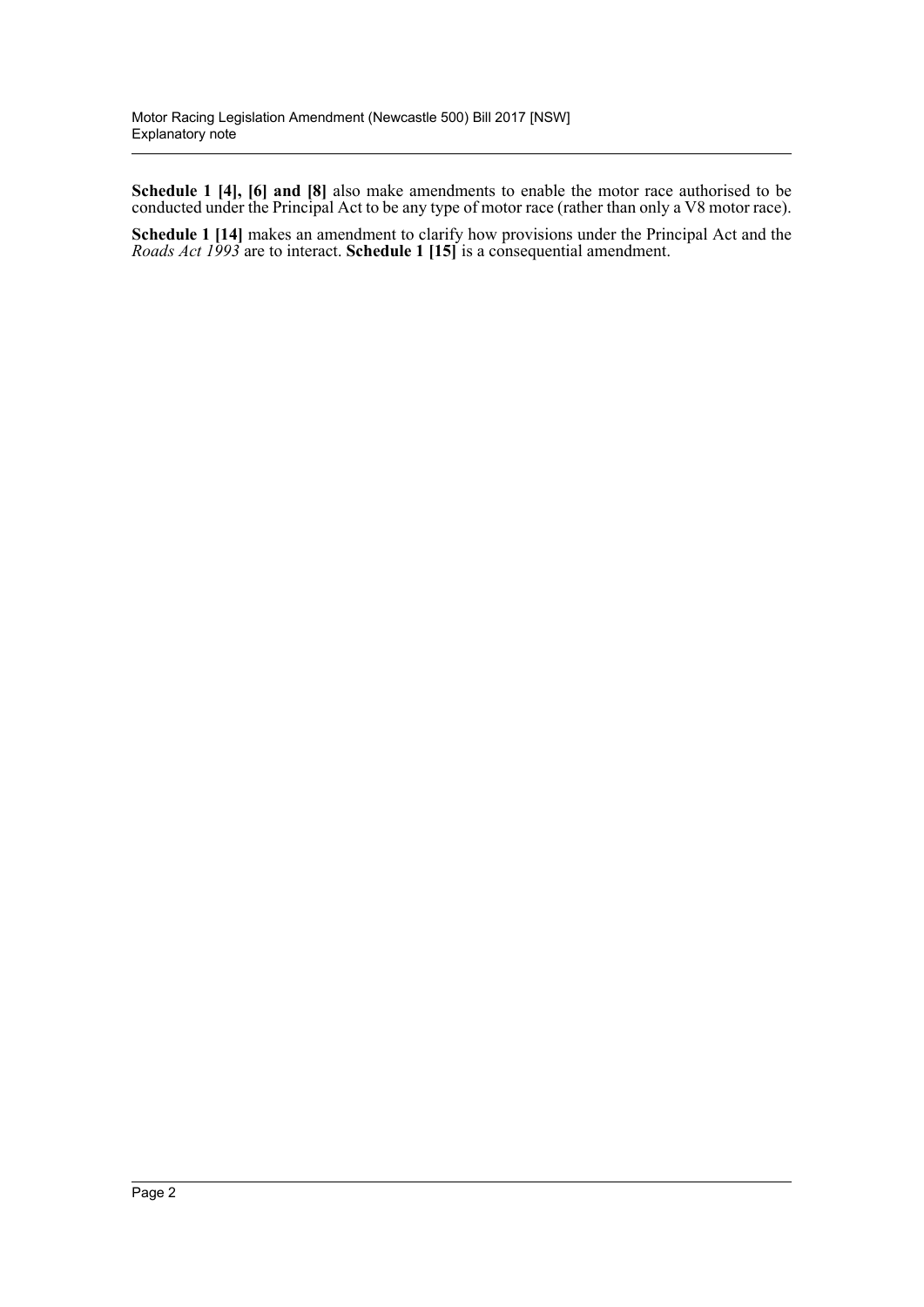First print



New South Wales

# **Motor Racing Legislation Amendment (Newcastle 500) Bill 2017**

## **Contents**

|            |                                                                           | Page          |
|------------|---------------------------------------------------------------------------|---------------|
|            | Name of Act                                                               | $\mathcal{P}$ |
|            | Commencement                                                              | $\mathcal{P}$ |
| Schedule 1 | Amendment of Homebush Motor Racing (Sydney 400) Act 2008<br><b>No 106</b> | 3             |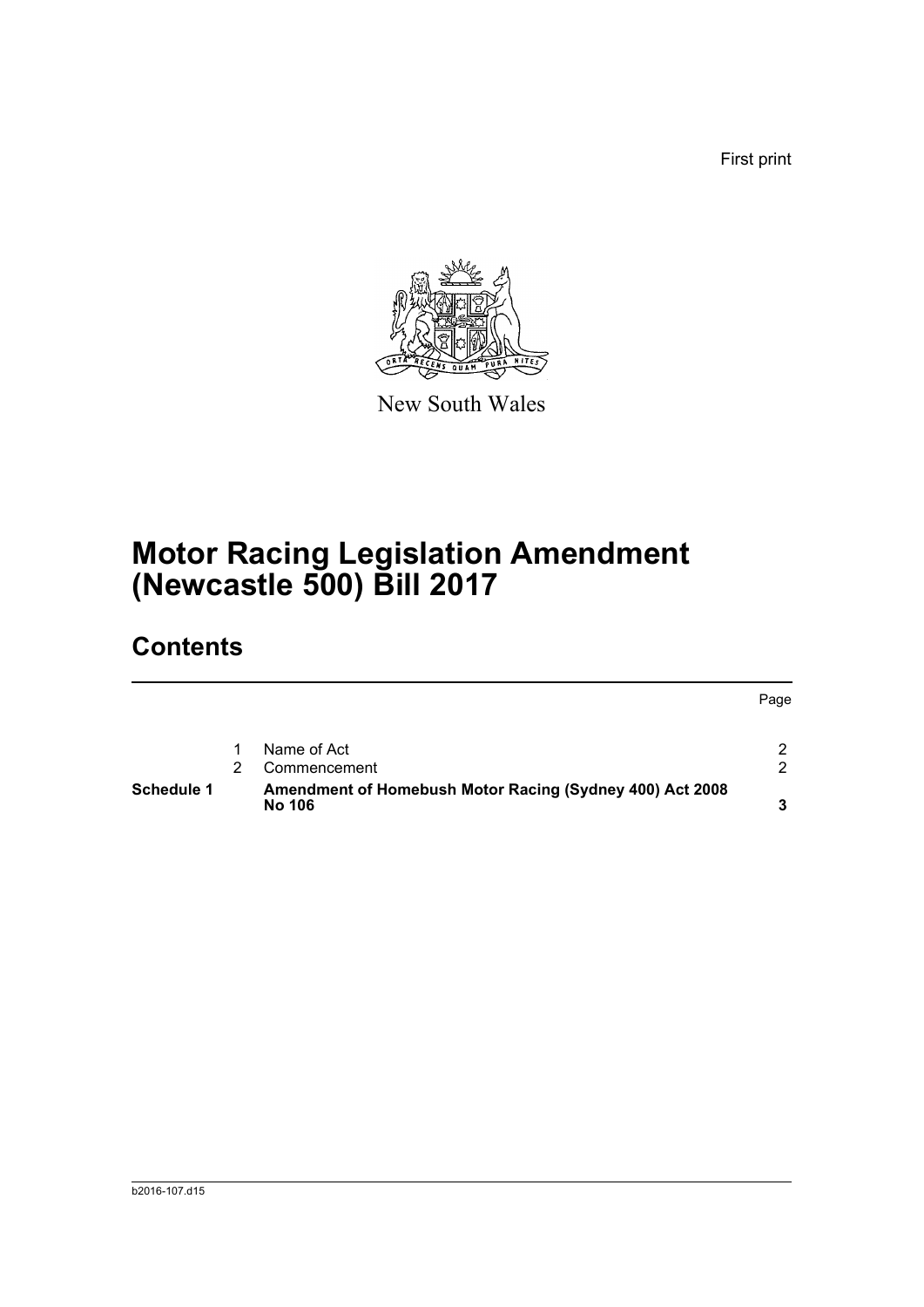

New South Wales

# **Motor Racing Legislation Amendment (Newcastle 500) Bill 2017**

No , 2017

### **A Bill for**

An Act to amend the *Homebush Motor Racing (Sydney 400) Act 2008* to facilitate the conduct of an annual motor race and associated races and events at Newcastle.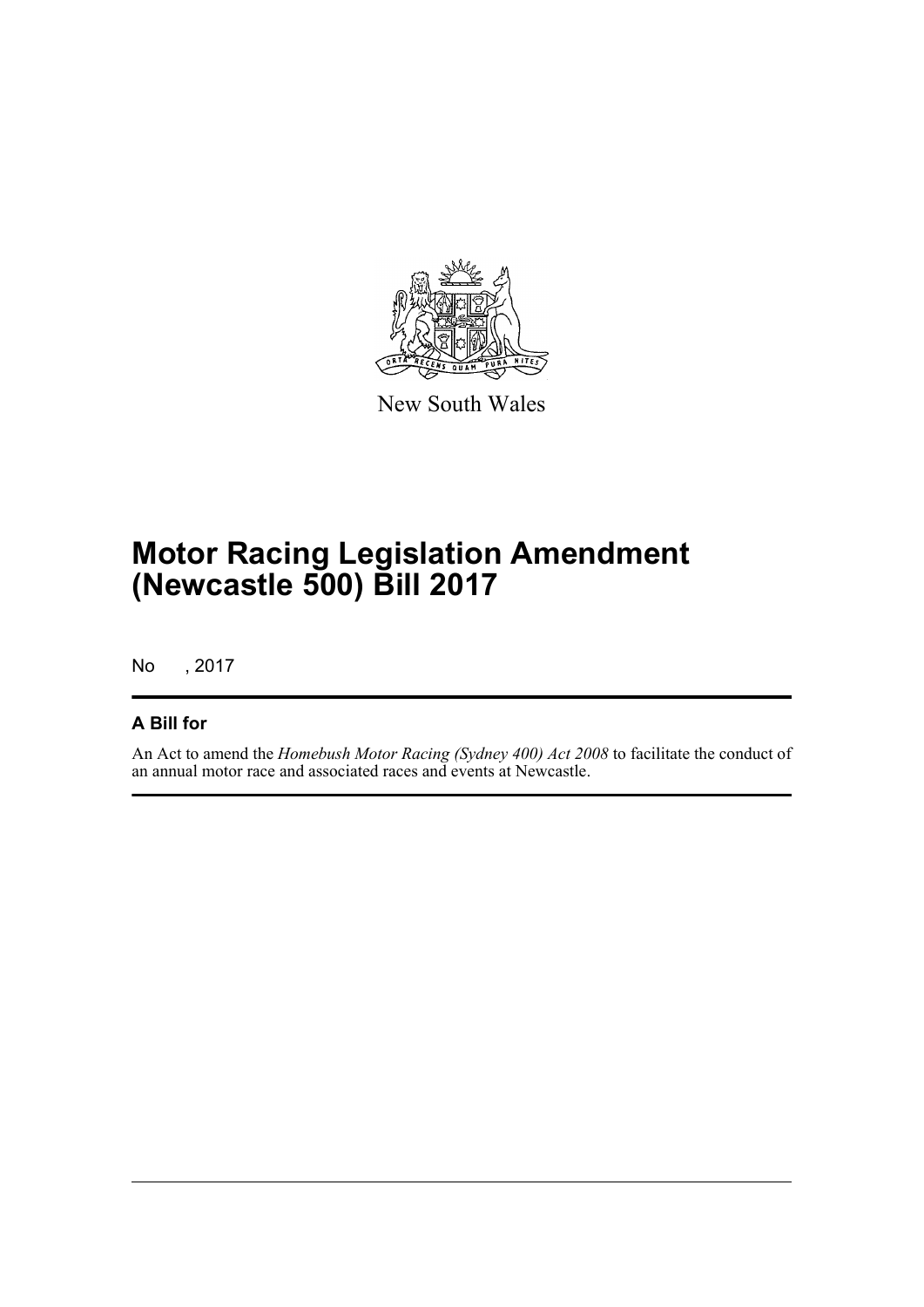<span id="page-4-1"></span><span id="page-4-0"></span>

| The Legislature of New South Wales enacts:                                   |                |
|------------------------------------------------------------------------------|----------------|
| Name of Act                                                                  | $\mathcal{P}$  |
| This Act is the Motor Racing Legislation Amendment (Newcastle 500) Act 2017. | 3              |
| Commencement                                                                 | $\overline{4}$ |
| This Act commences on the date of assent to this Act.                        | 5              |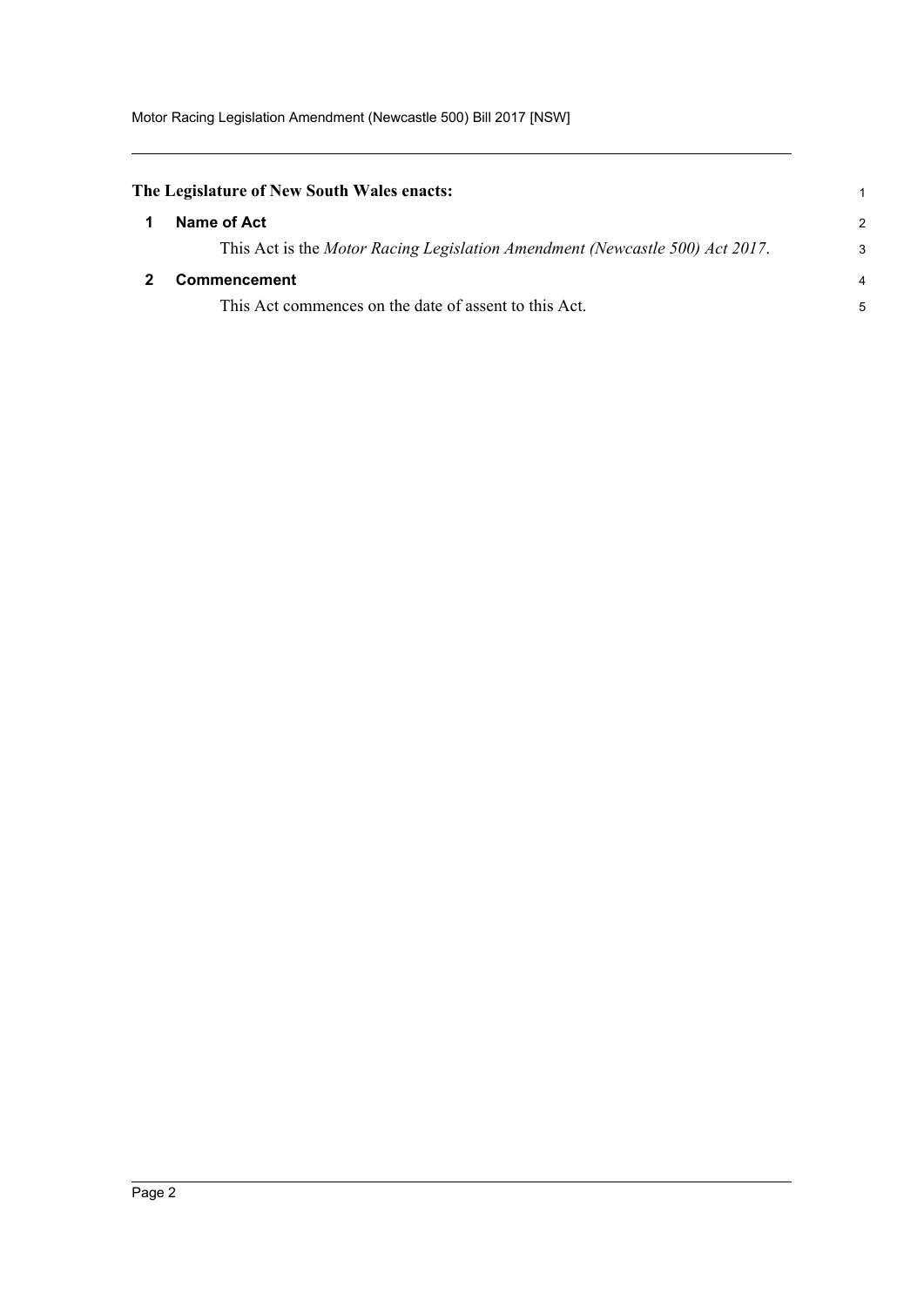<span id="page-5-0"></span>

|       | <b>Schedule 1</b>                                                                                                   | <b>Amendment of Homebush Motor Racing (Sydney</b><br>400) Act 2008 No 106                                                                                                                                                                                                 | $\mathbf{1}$<br>$\overline{2}$ |  |  |
|-------|---------------------------------------------------------------------------------------------------------------------|---------------------------------------------------------------------------------------------------------------------------------------------------------------------------------------------------------------------------------------------------------------------------|--------------------------------|--|--|
| [1]   | Whole Act (except section 46 and Schedule 2 and where otherwise amended by this<br>Schedule)                        |                                                                                                                                                                                                                                                                           |                                |  |  |
|       | Omit "Homebush" wherever occurring.                                                                                 |                                                                                                                                                                                                                                                                           |                                |  |  |
| $[2]$ | Long title                                                                                                          |                                                                                                                                                                                                                                                                           |                                |  |  |
|       |                                                                                                                     | Insert "or Newcastle" after "Homebush".                                                                                                                                                                                                                                   | 7                              |  |  |
| $[3]$ | <b>Section 1</b>                                                                                                    |                                                                                                                                                                                                                                                                           | 8                              |  |  |
|       |                                                                                                                     | Omit the section. Insert instead:                                                                                                                                                                                                                                         | 9                              |  |  |
|       | 1                                                                                                                   | <b>Name of Act</b>                                                                                                                                                                                                                                                        | 10                             |  |  |
|       |                                                                                                                     | This Act is the Motor Racing (Sydney and Newcastle) Act 2008.                                                                                                                                                                                                             | 11                             |  |  |
| [4]   | <b>Section 3 Definitions</b>                                                                                        |                                                                                                                                                                                                                                                                           |                                |  |  |
|       | Omit the definitions of <i>Homebush motor race</i> and <i>Homebush motor racing period</i> from<br>section $3(1)$ . |                                                                                                                                                                                                                                                                           |                                |  |  |
|       | Insert in alphabetical order:                                                                                       |                                                                                                                                                                                                                                                                           |                                |  |  |
|       |                                                                                                                     | <i>motor race</i> means a motor race, and any associated races and events,<br>authorised under Division 1 of Part 3.                                                                                                                                                      | 16<br>17                       |  |  |
|       |                                                                                                                     | <i>motor racing period</i> —see section 12.                                                                                                                                                                                                                               | 18                             |  |  |
| [5]   | Section 12 Minister may declare racing area and racing period                                                       |                                                                                                                                                                                                                                                                           |                                |  |  |
|       |                                                                                                                     | Omit section 12 $(1)$ and $(2)$ . Insert instead:                                                                                                                                                                                                                         | 20                             |  |  |
|       | (1)                                                                                                                 | The Minister may, by order published in the Gazette, declare any area within<br>Sydney Olympic Park or the City of Newcastle local government area as the<br>area within which a motor race may be conducted (the <i>declared racing area</i> ).                          | 21<br>22<br>23                 |  |  |
|       | (2)                                                                                                                 | The Minister may, by order published in the Gazette, designate the period<br>during which a motor race may be conducted in the declared racing area (the<br>motor racing period).                                                                                         | 24<br>25<br>26                 |  |  |
| [6]   | Section 13 Approval of person who may apply for authorisation to conduct race (the<br>race promoter)                |                                                                                                                                                                                                                                                                           |                                |  |  |
|       | Omit section 13 (1). Insert instead:                                                                                |                                                                                                                                                                                                                                                                           |                                |  |  |
|       | (1)                                                                                                                 | The Minister may, by order, approve the person who is entitled to apply to<br>Destination NSW for an authorisation under section 15 to conduct a motor<br>race, and other associated races and events, within the declared racing area<br>during the motor racing period. | 30<br>31<br>32<br>33           |  |  |
| $[7]$ | Section 14 Provisions relating to Ministerial orders                                                                |                                                                                                                                                                                                                                                                           |                                |  |  |
|       | Omit section 14 (1). Insert instead:                                                                                |                                                                                                                                                                                                                                                                           |                                |  |  |
|       | (1)                                                                                                                 | An order made under this Division may be made to enable the conduct of only<br>one motor race in each year.                                                                                                                                                               | 36<br>37                       |  |  |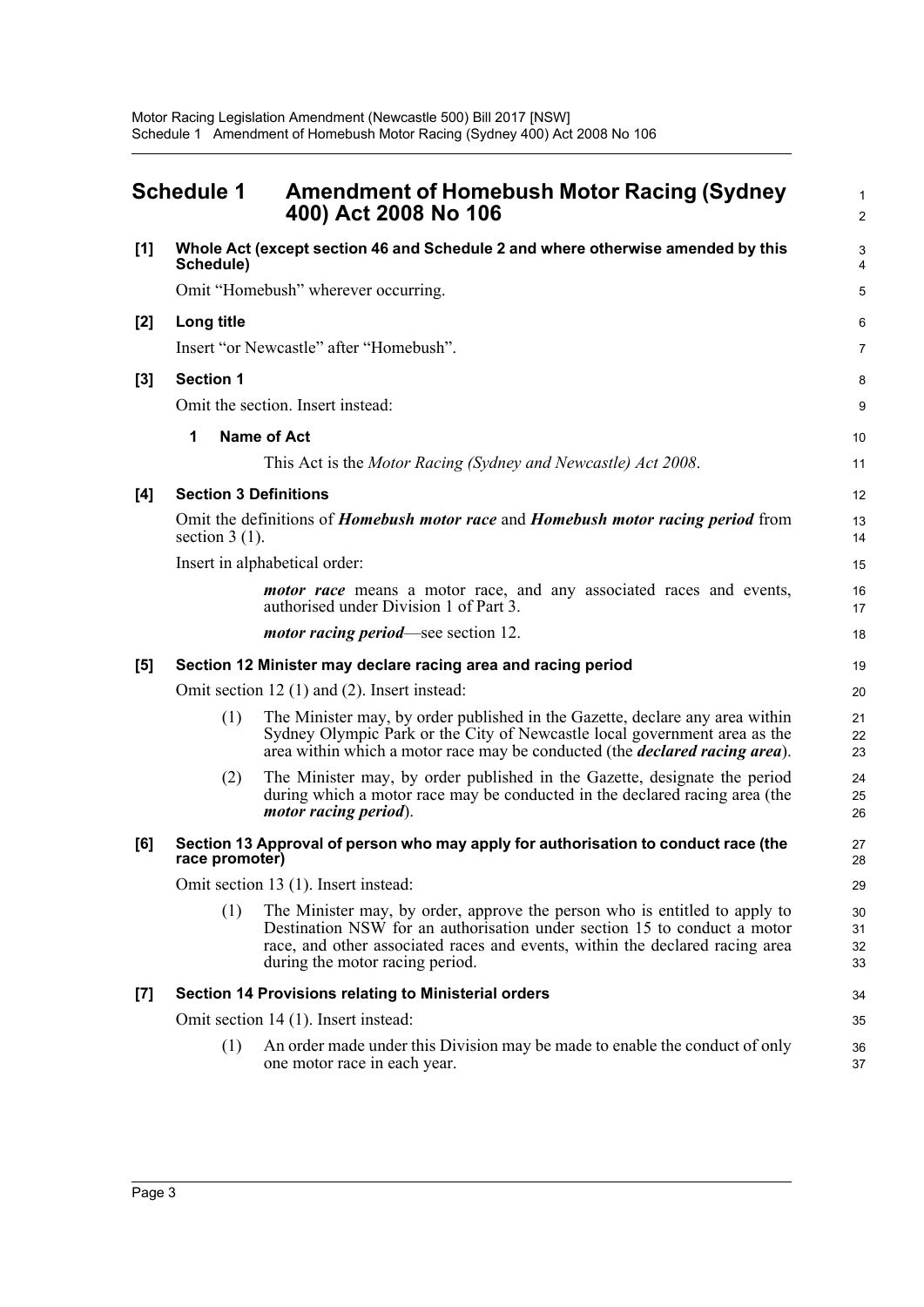| [8]    | Section 15 Conduct of race requires authorisation by Destination NSW                |                                                                                                                                                                                                                                  |        |                                                                                                                                                                                                         |                          |  |
|--------|-------------------------------------------------------------------------------------|----------------------------------------------------------------------------------------------------------------------------------------------------------------------------------------------------------------------------------|--------|---------------------------------------------------------------------------------------------------------------------------------------------------------------------------------------------------------|--------------------------|--|
|        | Omit section 15 (1) and (2). Insert instead:                                        |                                                                                                                                                                                                                                  |        |                                                                                                                                                                                                         |                          |  |
|        | (1)                                                                                 | A motor race, and other associated races and events, are not authorised to be<br>conducted under this Act unless Destination NSW authorises the conduct of<br>the race, and the associated races and events, under this section. |        |                                                                                                                                                                                                         |                          |  |
|        | (2)                                                                                 | Act.                                                                                                                                                                                                                             |        | Destination NSW may authorise the race promoter to conduct a motor race,<br>and other associated races and events, subject to and in accordance with this                                               | 6<br>$\overline{7}$<br>8 |  |
| [9]    | Section 17 Authorisation to carry out works                                         |                                                                                                                                                                                                                                  |        |                                                                                                                                                                                                         |                          |  |
|        | Omit section 17 (5). Insert instead:                                                |                                                                                                                                                                                                                                  |        |                                                                                                                                                                                                         |                          |  |
|        | (5)                                                                                 | Before granting an authorisation under this section, Destination NSW must<br>consult with the following:                                                                                                                         |        |                                                                                                                                                                                                         |                          |  |
|        |                                                                                     | (a)                                                                                                                                                                                                                              |        | the Sydney Olympic Park Authority—in relation to a motor race within<br>Sydney Olympic Park,                                                                                                            | 13<br>14                 |  |
|        |                                                                                     | (b)                                                                                                                                                                                                                              |        | Newcastle City Council—in relation to a motor race within the City of<br>Newcastle local government area,                                                                                               | 15<br>16                 |  |
|        |                                                                                     | (c)                                                                                                                                                                                                                              |        | any other public or local authority prescribed by the regulations for the<br>purposes of this subsection.                                                                                               | 17<br>18                 |  |
| $[10]$ |                                                                                     |                                                                                                                                                                                                                                  |        | Section 18 Community and other consultation                                                                                                                                                             | 19                       |  |
|        | Omit section 18 (a) (iii). Insert instead:                                          |                                                                                                                                                                                                                                  |        |                                                                                                                                                                                                         |                          |  |
|        |                                                                                     |                                                                                                                                                                                                                                  | (iii)  | the Sydney Olympic Park Authority—in relation to a motor race<br>within Sydney Olympic Park, and                                                                                                        | 21<br>22                 |  |
|        |                                                                                     |                                                                                                                                                                                                                                  | (iii)  | Newcastle City Council—in relation to a motor race within the<br>City of Newcastle local government area, and                                                                                           | 23<br>24                 |  |
|        |                                                                                     |                                                                                                                                                                                                                                  | (iiib) | any other public or local authority prescribed by the regulations<br>for the purposes of this paragraph, and                                                                                            | 25<br>26                 |  |
| $[11]$ | Section 18 (c)                                                                      |                                                                                                                                                                                                                                  |        |                                                                                                                                                                                                         |                          |  |
|        | Omit "at Sydney Olympic Park and in those areas adjacent to Sydney Olympic Park".   |                                                                                                                                                                                                                                  |        |                                                                                                                                                                                                         |                          |  |
|        | Insert instead "on land within the works area and land adjacent to the works area". |                                                                                                                                                                                                                                  |        |                                                                                                                                                                                                         |                          |  |
| $[12]$ |                                                                                     |                                                                                                                                                                                                                                  |        | Section 22 Removal of unattended motor vehicles                                                                                                                                                         | 30                       |  |
|        |                                                                                     |                                                                                                                                                                                                                                  |        | Omit section 22 (1) and (2). Insert instead:                                                                                                                                                            | 31                       |  |
|        | (1)                                                                                 |                                                                                                                                                                                                                                  |        | At any time during the motor racing period, the following officers may, and<br>must at the request of Destination NSW, remove any unattended motor vehicle<br>or trailer from the declared racing area: | 32<br>33<br>34           |  |
|        |                                                                                     | (a)                                                                                                                                                                                                                              |        | a police officer,                                                                                                                                                                                       | 35                       |  |
|        |                                                                                     | (b)                                                                                                                                                                                                                              | Park,  | a SOPA officer—in relation to a motor race within Sydney Olympic                                                                                                                                        | 36<br>37                 |  |
|        |                                                                                     | (c)                                                                                                                                                                                                                              |        | a Newcastle City Council officer—in relation to a motor race within the<br>City of Newcastle local government area.                                                                                     | 38<br>39                 |  |
| $[13]$ | <b>Section 22 (5)</b>                                                               |                                                                                                                                                                                                                                  |        |                                                                                                                                                                                                         |                          |  |
|        | Insert in alphabetical order:                                                       |                                                                                                                                                                                                                                  |        |                                                                                                                                                                                                         |                          |  |
|        | <i>Newcastle City Council officer means a person:</i>                               |                                                                                                                                                                                                                                  |        |                                                                                                                                                                                                         |                          |  |